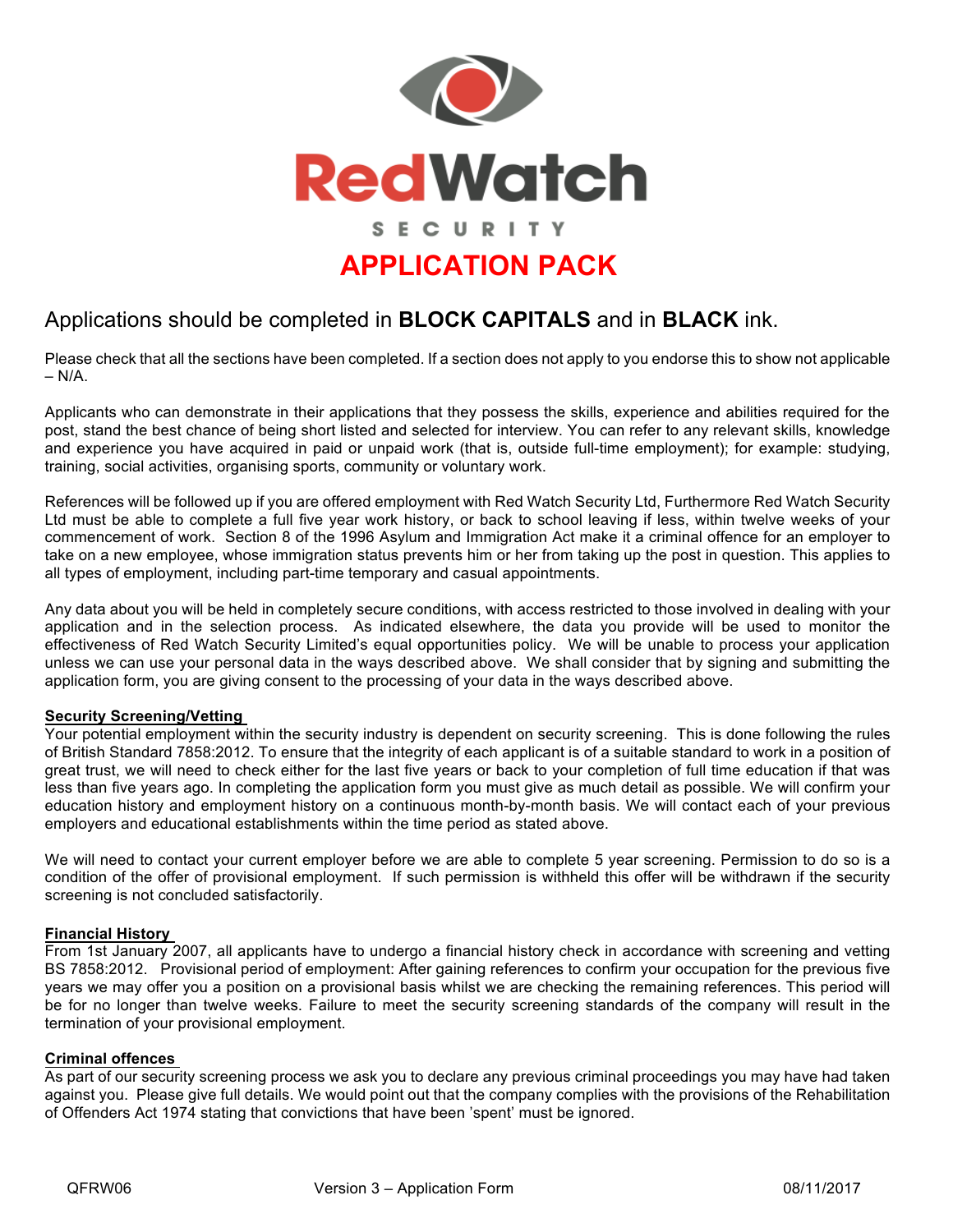## **Return application Form To:**

HR, Red Watch Security Ltd, Norton Lodge, Brinsea Road Business Park, Brinsea Batch, Congresbury, BS49 5JP

| <b>PERSONAL DETAILS</b>     |                                        |                                 |                        |                       |  |  |
|-----------------------------|----------------------------------------|---------------------------------|------------------------|-----------------------|--|--|
| <b>Position Applied For</b> |                                        |                                 |                        | <b>Date</b>           |  |  |
| First Name (s)              |                                        |                                 | <b>Surname</b>         |                       |  |  |
| <b>Address</b>              |                                        |                                 |                        |                       |  |  |
| <b>Postcode</b>             |                                        |                                 |                        |                       |  |  |
| <b>Tel No</b>               |                                        | <b>Email</b>                    |                        |                       |  |  |
| <b>Date of Birth</b>        |                                        | <b>N.I Number</b>               |                        |                       |  |  |
| <b>Nationality</b>          |                                        |                                 | <b>Passport Number</b> |                       |  |  |
|                             | Do you hold a valid driving licence    | Do you have access to a vehicle |                        |                       |  |  |
|                             | <b>Please list all endorsements</b>    |                                 |                        |                       |  |  |
|                             | <b>Type of SIA Licence</b>             |                                 |                        |                       |  |  |
|                             | <b>SIA licence Number</b>              | <b>Expiry Date</b>              |                        |                       |  |  |
|                             | <b>First Aid at Work Qualification</b> | <b>Expiry Date</b>              |                        |                       |  |  |
| <b>EDUCATION HISTORY</b>    |                                        |                                 |                        |                       |  |  |
| <b>Month &amp; Year</b>     | <b>School/College</b>                  |                                 |                        | <b>Qualifications</b> |  |  |
|                             |                                        |                                 |                        |                       |  |  |
|                             |                                        |                                 |                        |                       |  |  |
|                             |                                        |                                 |                        |                       |  |  |
|                             |                                        |                                 |                        |                       |  |  |
| <b>Other Training</b>       |                                        |                                 |                        |                       |  |  |
|                             |                                        |                                 |                        |                       |  |  |
|                             |                                        |                                 |                        |                       |  |  |
|                             |                                        |                                 |                        |                       |  |  |
|                             |                                        |                                 |                        |                       |  |  |
|                             |                                        |                                 |                        |                       |  |  |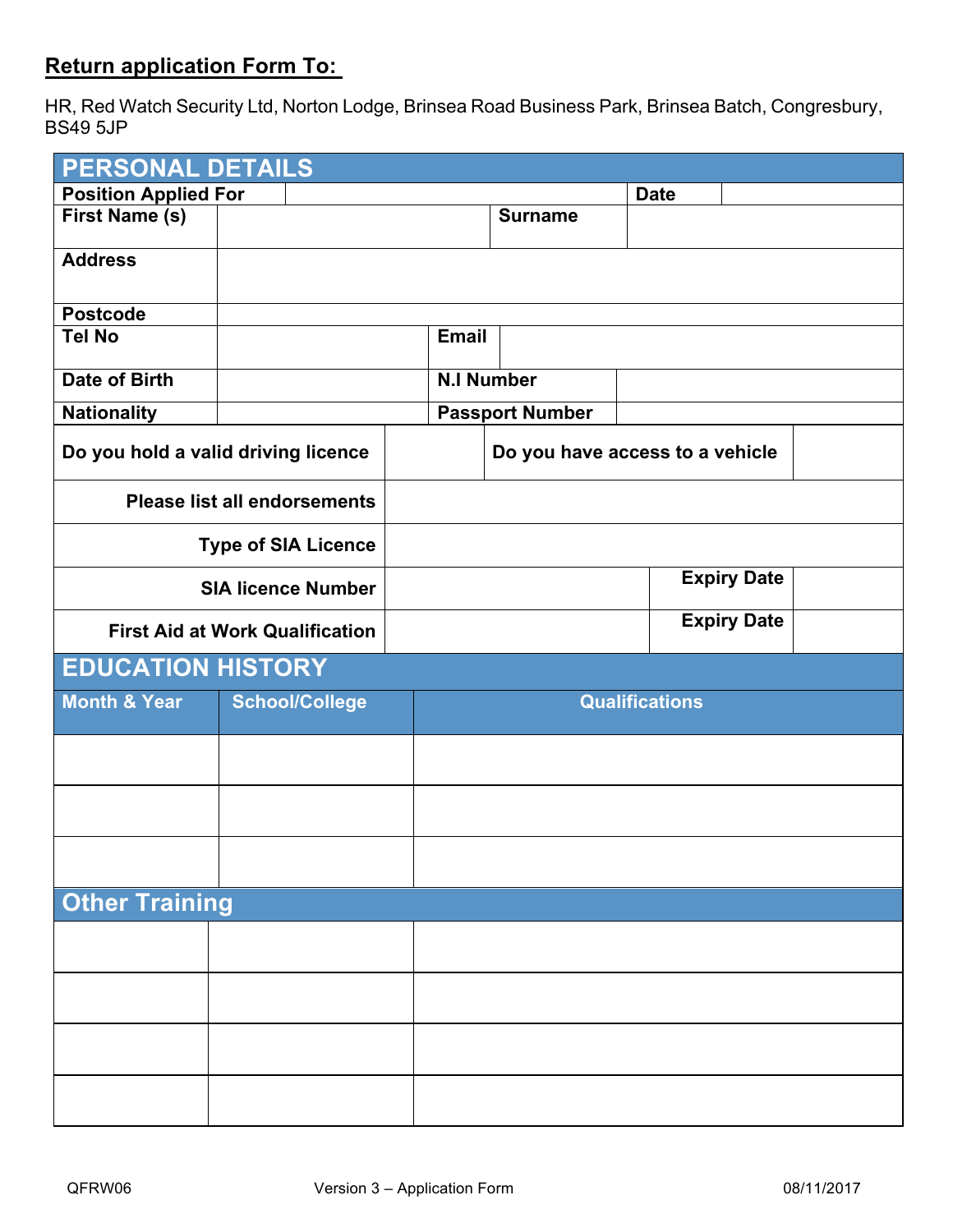## **VETTING & SCREENING**

Starting with your last or present employer, give details of your employment history, with FULL POSTAL ADDRESS, for the last 5 years or since you left full time education. Include periods of self-employment and military service. Please state any periods of unemployment that you did not register with the department of unemployment as "not registered/unemployed" and give full details of what you were doing. If self employed you must give name, address and telephone number of your accountant.

May we approach your current employer for a reference? **YES/NO** (delete as required)

| 1.                                                          |                         |                         |                           |  |
|-------------------------------------------------------------|-------------------------|-------------------------|---------------------------|--|
| <b>Company Name</b>                                         | <b>Contact Name</b>     |                         |                           |  |
| <b>Company Address</b>                                      | <b>Telephone Number</b> |                         |                           |  |
| <b>Email Address</b>                                        |                         |                         |                           |  |
| <b>Job Title</b><br><b>Start Date</b><br><b>Finish Date</b> |                         | <b>Salary</b>           | <b>Reason for leaving</b> |  |
| 2.                                                          |                         |                         |                           |  |
| <b>Company Name</b>                                         |                         | <b>Contact Name</b>     |                           |  |
| <b>Company Address</b>                                      | <b>Telephone Number</b> |                         |                           |  |
| <b>Email Address</b>                                        |                         |                         |                           |  |
| <b>Job Title</b><br><b>Finish Date</b><br><b>Start Date</b> |                         | <b>Salary</b>           | <b>Reason for leaving</b> |  |
| 3.                                                          |                         |                         |                           |  |
| <b>Company Name</b>                                         |                         | <b>Contact Name</b>     |                           |  |
| <b>Company Address</b>                                      |                         | <b>Telephone Number</b> |                           |  |
| <b>Email Address</b>                                        |                         |                         |                           |  |
| <b>Job Title</b><br><b>Start Date</b><br><b>Finish Date</b> |                         | <b>Salary</b>           | <b>Reason for leaving</b> |  |
| 4.                                                          |                         |                         |                           |  |
| <b>Company Name</b>                                         | <b>Contact Name</b>     |                         |                           |  |
| <b>Company Address</b>                                      | <b>Telephone Number</b> |                         |                           |  |
| <b>Email Address</b>                                        |                         |                         |                           |  |
| <b>Start Date</b><br><b>Job Title</b><br><b>Finish Date</b> |                         | <b>Salary</b>           | <b>Reason for leaving</b> |  |
| 5.                                                          |                         |                         |                           |  |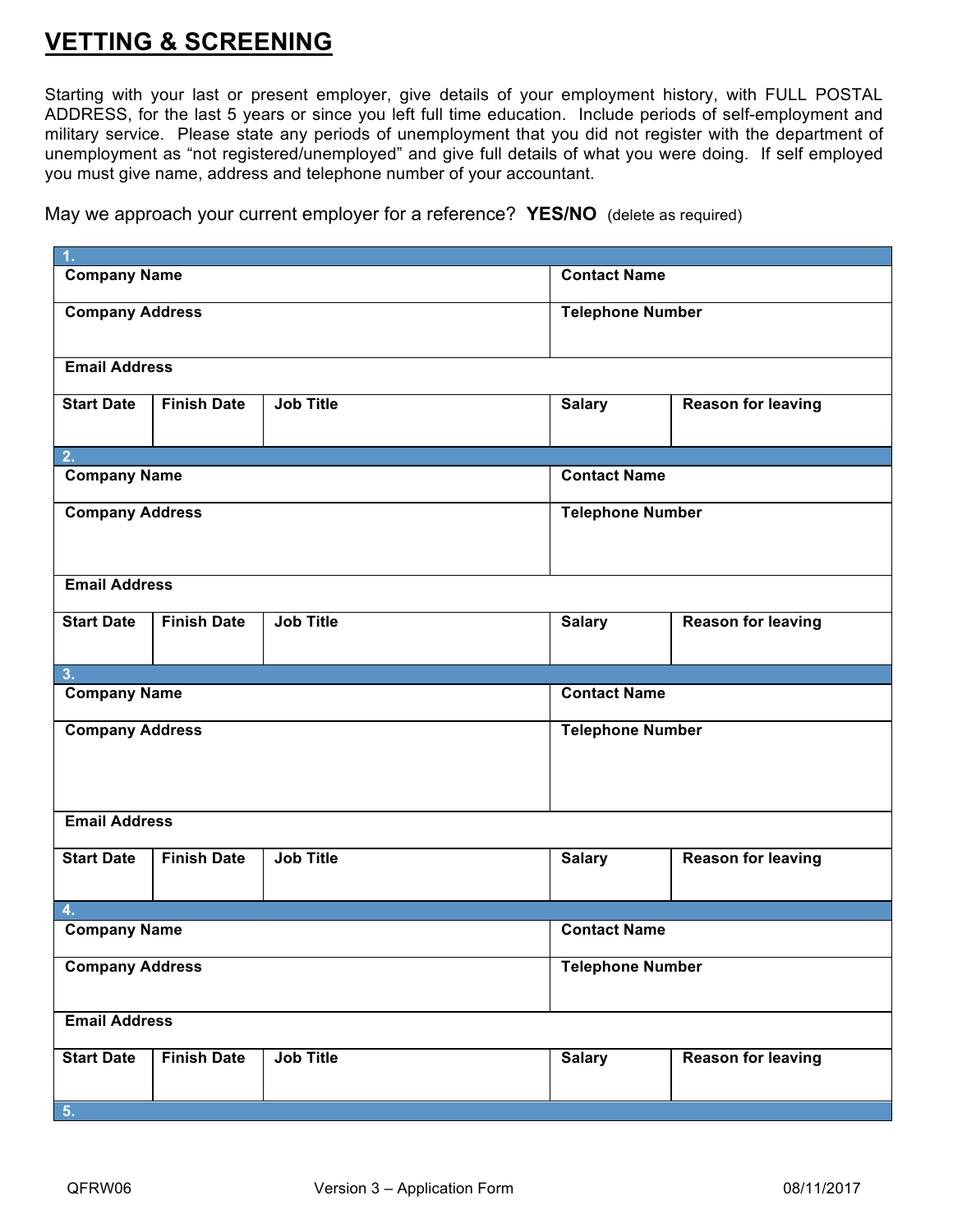| <b>Company Name</b>       |                    |                  | <b>Contact Name</b>                                                                                         |               |               |                           |                                   |
|---------------------------|--------------------|------------------|-------------------------------------------------------------------------------------------------------------|---------------|---------------|---------------------------|-----------------------------------|
| <b>Company Address</b>    |                    |                  |                                                                                                             |               |               | <b>Telephone Number</b>   |                                   |
| <b>Email Address</b>      |                    |                  |                                                                                                             |               |               |                           |                                   |
| <b>Start Date</b>         | <b>Finish Date</b> | <b>Job Title</b> |                                                                                                             |               | <b>Salary</b> |                           | <b>Reason for leaving</b>         |
| 6.                        |                    |                  |                                                                                                             |               |               |                           |                                   |
| <b>Company Name</b>       |                    |                  |                                                                                                             |               |               | <b>Contact Name</b>       |                                   |
| <b>Company Address</b>    |                    |                  | <b>Telephone Number</b>                                                                                     |               |               |                           |                                   |
| <b>Email Address</b>      |                    |                  |                                                                                                             |               |               |                           |                                   |
| <b>Start Date</b>         | <b>Finish Date</b> | <b>Job Title</b> |                                                                                                             | <b>Salary</b> |               | <b>Reason for leaving</b> |                                   |
|                           |                    |                  | PLEASE ALSO PROVIDE FURTHER DETAILS FOR ANY PERIODS OF UNEMPLOYMENT                                         |               |               |                           |                                   |
|                           |                    |                  | Please also provide full contact details for a character reference who can confirm your unverified periods. |               |               |                           |                                   |
| Date of unverified period |                    |                  | Reason                                                                                                      |               |               |                           | Character Reference full name and |
| From:                     | To                 |                  |                                                                                                             |               |               | contact details:          |                                   |
| From:                     | To                 |                  |                                                                                                             |               |               | Name:<br>Address:         |                                   |
| From:                     | To                 |                  |                                                                                                             |               |               | Post Code:                |                                   |
| From:                     | To                 |                  |                                                                                                             |               |               | Tel:<br>Email:            |                                   |

| <b>References</b><br>Before we can proceed with your application we require 2 character references from persons not related to you who have<br>known you for 5 years or more who are residents in the UK: Please supply the information below |          |  |  |  |  |
|-----------------------------------------------------------------------------------------------------------------------------------------------------------------------------------------------------------------------------------------------|----------|--|--|--|--|
| Name:                                                                                                                                                                                                                                         | Name:    |  |  |  |  |
| Address:                                                                                                                                                                                                                                      | Address: |  |  |  |  |
| Tel:                                                                                                                                                                                                                                          | Tel:     |  |  |  |  |
| Email:                                                                                                                                                                                                                                        | Email:   |  |  |  |  |
| <b>Other Employment</b>                                                                                                                                                                                                                       |          |  |  |  |  |

### **Other Employment**

Please list all other employment you would continue to do if you were successful in obtaining employment with Redwatch Security Ltd:

# **Personal Interests**

# **Criminal Record**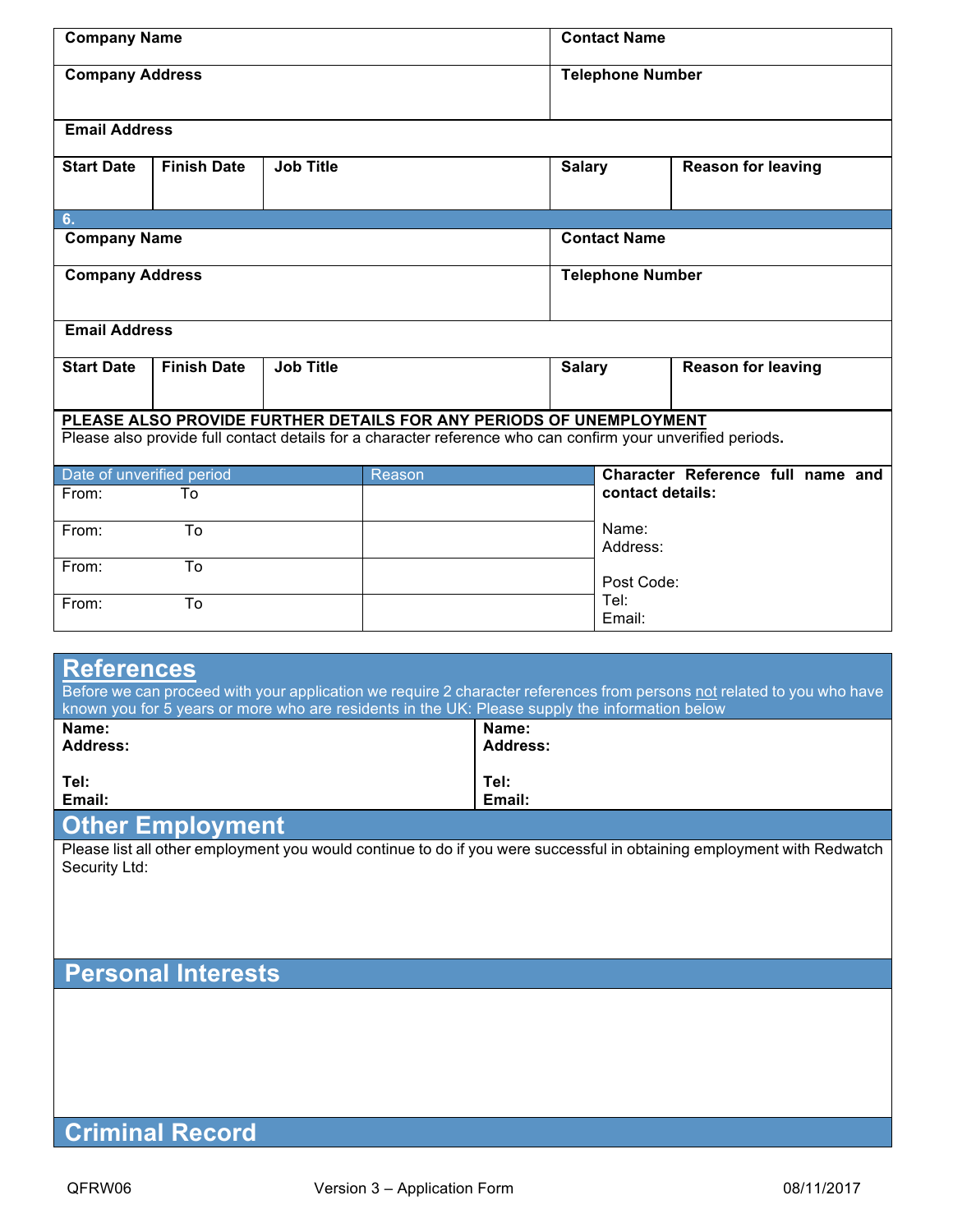State any Criminal convictions (subject to Rehabilitation of Offenders Act 1974)

| <b>CCJ/Bankruptcy</b>                      |                                   |              |  |
|--------------------------------------------|-----------------------------------|--------------|--|
|                                            | Have you ever been made Bankrupt? |              |  |
|                                            | Do you have any CCJ's?            |              |  |
| If yes to the above please provide details |                                   |              |  |
| <b>Next of Kin</b>                         |                                   |              |  |
| Next of kin Name                           |                                   |              |  |
| Next of kin Address                        |                                   | Postcode     |  |
| <b>Telephone Number</b>                    |                                   | Relationship |  |

# **DECLARATION BY APPLICANT**